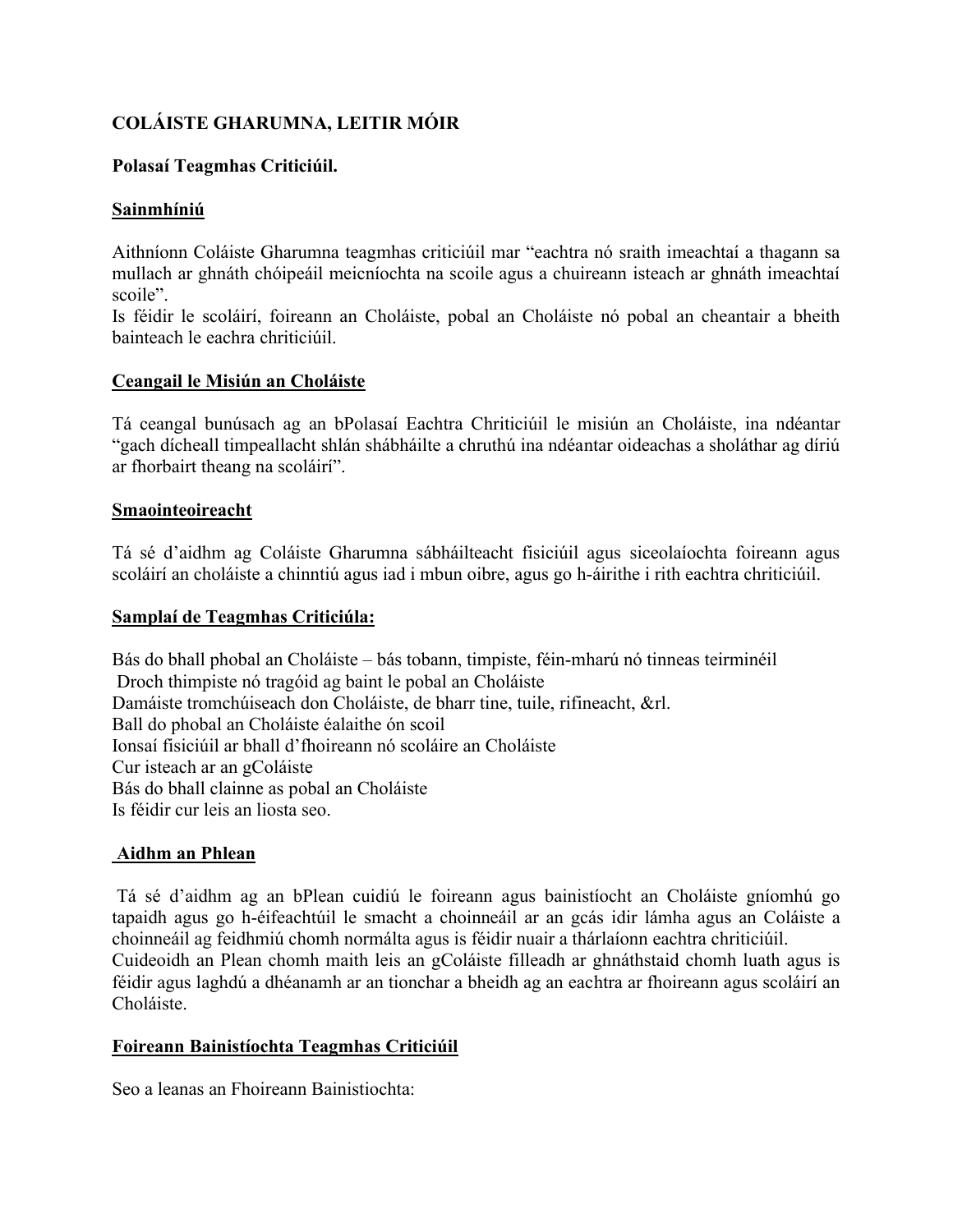An Príomhoide An Príomhoide Cúnta Riarthóir an Cholaiste Bainisiteoir an Choláiste Oifigeach Sábháileacht

Is féidir leis an bhFoireann Bainistiochta baill eile d'fhoireann an Choláiste a chomhthogha le cúnamh a thabhairt de réir mar atá gá leis.

# **Bainisteoir Fóirne**

Gníomhóidh an Príomhoide mar Bhainisteoir Fóirne, nó an Príomhoide Cúnta muna mbíonn sí/sé i láthair.

Beidh ar an mBainisteoir Fóirne

Baill de Bhainistíochta Coláiste Ghaumna a chur ar an eolas faoi thubaist agus cruinniú a thionól Comhordnú foirne agus dualgais a roinnt amach ar na baill

Teagmháil a dhéanamh le Priomhoifigeach an Choláiste Oiliúna. Stiúrthóir agus bord an Choláiste.

Teagmháil a dhéanamh le clann an té atá gortaithe nó básaithe

Ráiteas a réiteach agus plé a dhéanamh leis na meáin, más gá

Laghdú tionchar an eachtra ar oibre an Choláiste, chomh fada agus is féidir

Is féidir leis an mBainisteoir Fóirne na dualgais seo a leanas a roinnt ar bhaill eile na fóirne:

Teagmháil a dhéanamh leis na Seirbhisi Éigeandála

An fhoireann scoile a chur ar an eolas agus iad a chomhairliú, ag tógáil a gcuid imní agus móthúchain san áireamh

Feitheoireacht ar scoláirí an Choláiste a eagrú

Foireann an Choláiste a choinneáil ar an eolas faoi imeachtaí/dul chun cinn

Scoláiri a chur ar an eolas faoi imeachtaíAire ar leith a thabhairt do scoláirí/múinteoirí leochaileach

Teagmháil a dhéanamh le eagraíochtaí seachtracha tacaíochta agus coinnithe

a eagrú nuair is gá

Cruinnithe le tuismitheoiri aonair nó grúpa tuismitheoiri

Cuairteanna ar an clann an té atá básaithe nó an clann atá bainteach leis an eachtra

"Seomra Eachtra" a réiteach

### **Taifead**

Ní mór do gach ball don Fhoireann Bainistíochta cuntas scríofa a choinneáil ar ghlaochanna teileafóin, litreacha, chruinnithe, idirghabháil, &rl.

Rúndacht

Tuigeann bainistíocht an Choláiste a ndualgas maidir le príobháideachas agus deá-chleachtas agus beidh sé/sí san airdeal ar sin agus ráiteas poiblí á dhéanamh.